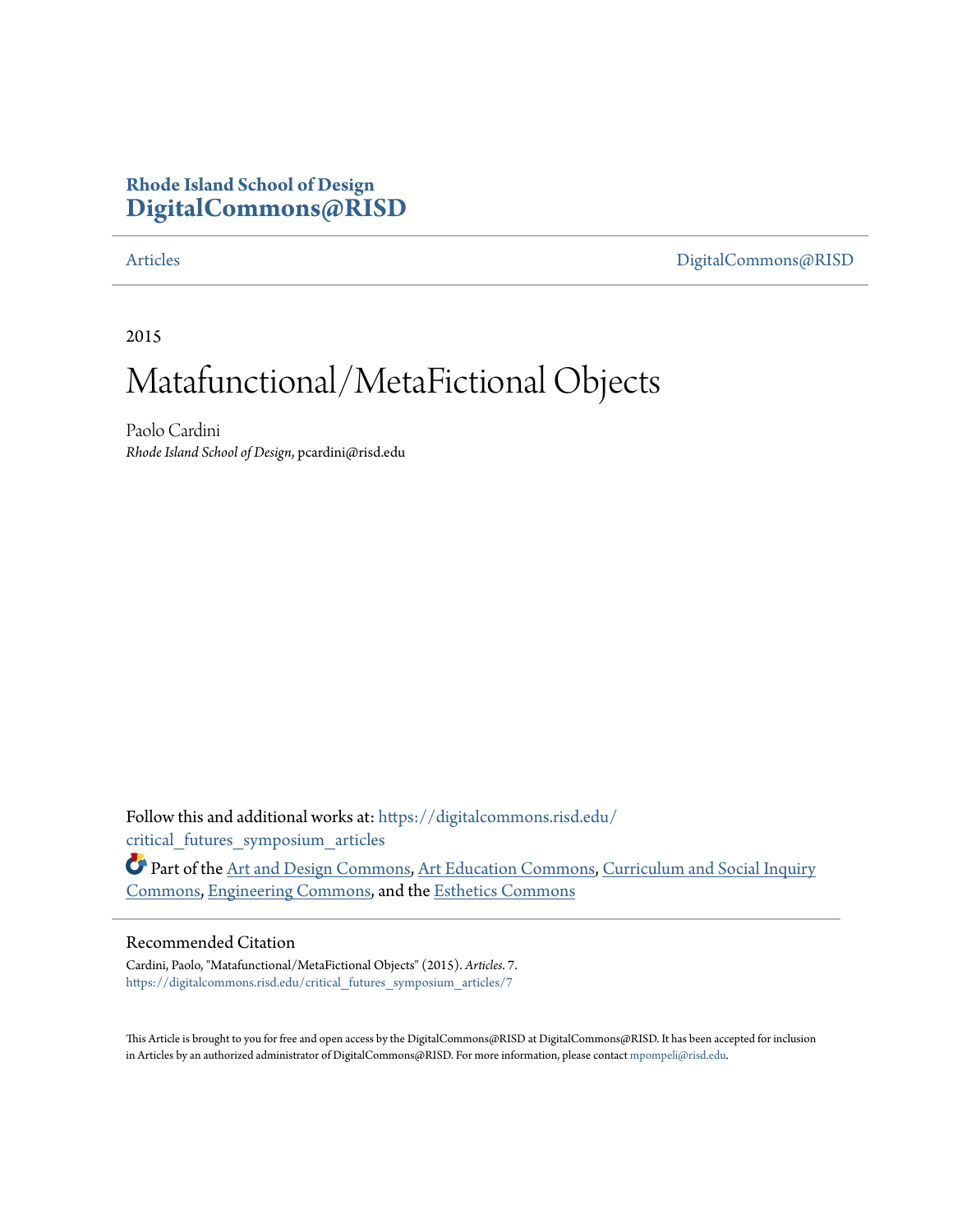# MATAFUNCTIONAL / METAFICTIONAL **OBJECTS**

## [Paolo Cardini](http://www.cd-cf.org/people/#Paolo-Cardini)



Carelman's Coffeepot for Maso chists. The French artist Iacques Carelman in his series of books Catalogue d'objets introuvables (Catalog of unfindable ob-<br>jects) provides delightful examples of *jets*) provides delightful examples of<br>everyday things that are deliberately<br>unworkable, outrageous, or otherwise<br>ill-formed. Jacques Carelman: "Cof-<br>feepot for Masochists." Copyright @<br>1.00-76-80 by Jacques Carelman and éditeur, Paris-France. Used by permission of the artist.



Few years ago I heard the story about the founder of eBay Pierre Omidyar who, while operating in an early version of the platform, put on sale a broken laser pointer. Though Pierre was just using the item to test the system, he sold it for \$14.83. When he contacted the winning bidder to ask if he understood that the pointer was broken, the buyer simply replied he was a collector of broken laser pointers, proving in fact the validity of his business idea. This anecdote caught my attention, not much for the umpteenth confirmation of how odd human beings are, but for a deeper reflection on the real value of non-functional objects. The Italian title for Donald Norman's bestseller on usability, *The Design of Everyday Things* (Norman 1988), was *La Caffettiera del Masochista* ("Coffeepot for masochists"), named from the picture on the book's cover, the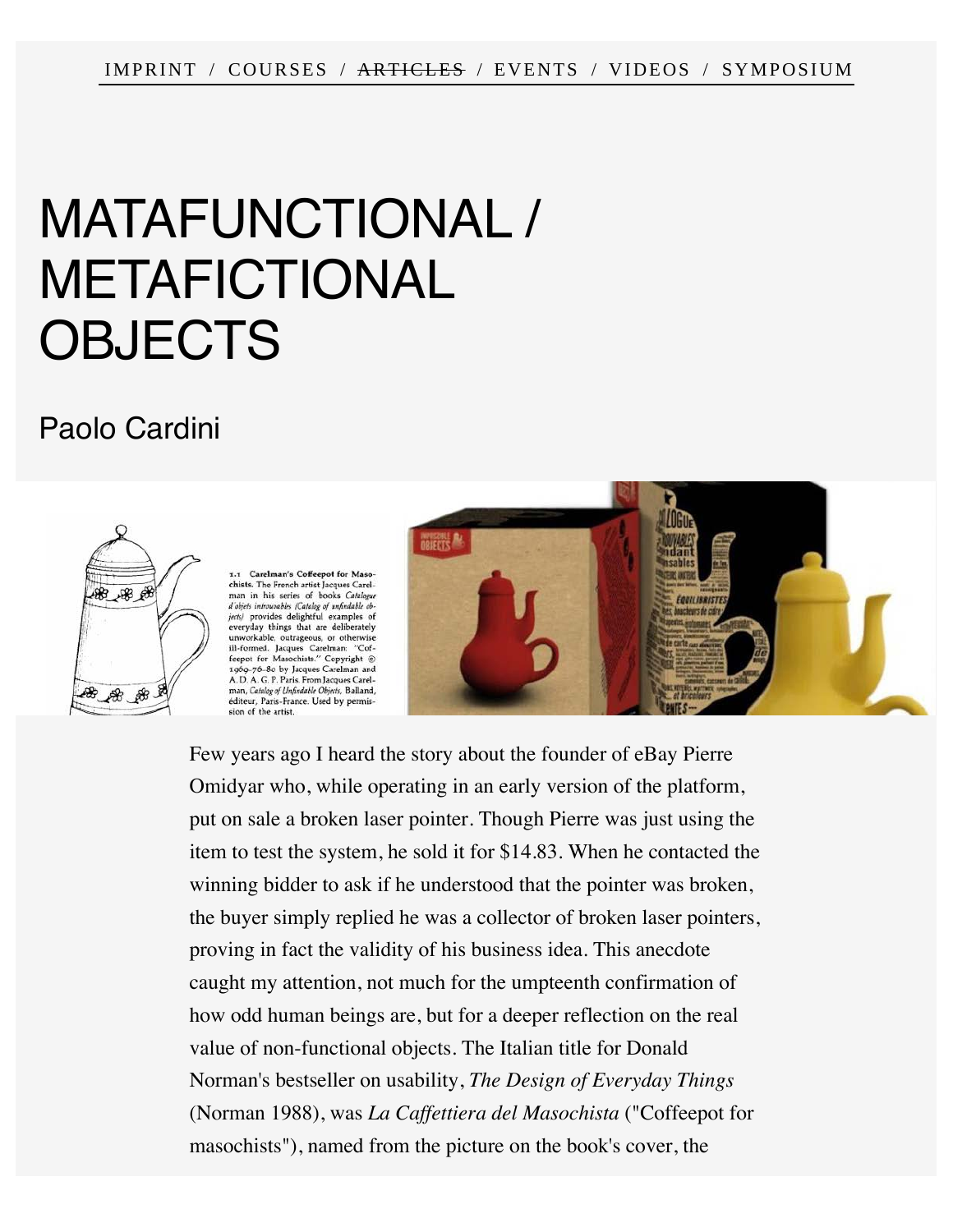French artist Jacques Carelman's coffeepot in which the handle is on the same side as the spout. From a semiotic point of view we just assume the object is not working, signifier and signified are in this case boldly declaring what, how and which purpose the object is supposed to satisfy. In reality what we've learned by the switch from classical to cognitive ergonomic, and what Carelman's piece title suggests, is that functions can lie in emotions, environments and social relations as much as on geometrical proportions and mere physical comfort.



Objects can be defined as the sum of physical and social rules (Proni 2002); the form of the woman's bicycle, for instance, was designed to respect the social rule requiring women to wear long skirts and conceal their legs. Function - represented by the frame's shape - and social rules – in the guise of woman's dignity, are here directly connected. Breaking the natural link between physical and social, and approaching them independently, more complex constructs can be fostered and unexpected land discovered. The *Art Furniture Collection* (Boym 2006) is an example of this dichotomy's misalignment. Chairs and benches are made by real art pieces where the painted canvases have been transformed into common upholstery. Social rules would deny you sitting on a painting, turning these functional furniture in non-functional objects; on the contrary, if the priority is given to the act of sitting,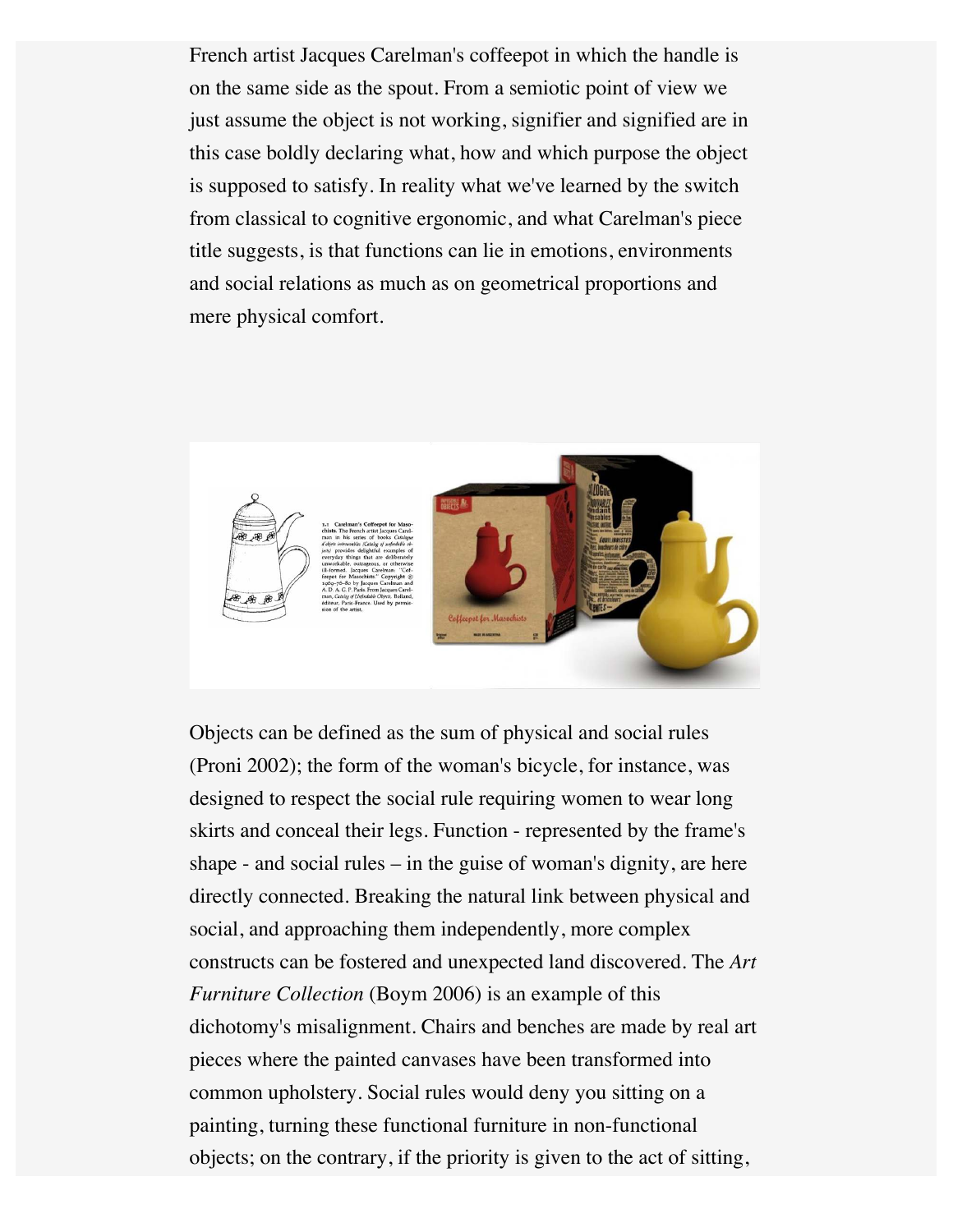the piece of art is, in this case, the one destined to become nonfunctional.



Often non-functional objects are described as useless or, even worst non-sense; following new parameters, these adjectives can eventually overlap and contribute to enrich the debate on objects' utilitarian or philosophical nature. In the 50's Marvin Minsky, artificial-intelligence expert and professor emeritus at MIT, gave birth to a small box with an on/off switch and a hinged lid. When the switch was turned on a lever pops out turning the switch off, and then retreats. The machine's sole purpose was apparently to turn itself off after being turned on. The device was named "The Useless Machine", explicitly declaring its non-functionality. During the 60's a version of the same machine, called "The Monster Inside the Box", appeared on the market.In a creepy attempt to fill uselessness up with narrative: the function was restored thanks to a naughty monster playing jokes.A different interpretation of the same back-to-the-function effort can be found on the book "The Freudian Robot," where Columbia University professor Lydia H. Liu wrote that the useless machine reflects an "intuitive grasp of a fundamental problem of the unconscious that Freud has termed the death drive." In both cases there is a sort of resistance to futility that triggers some questions about the realism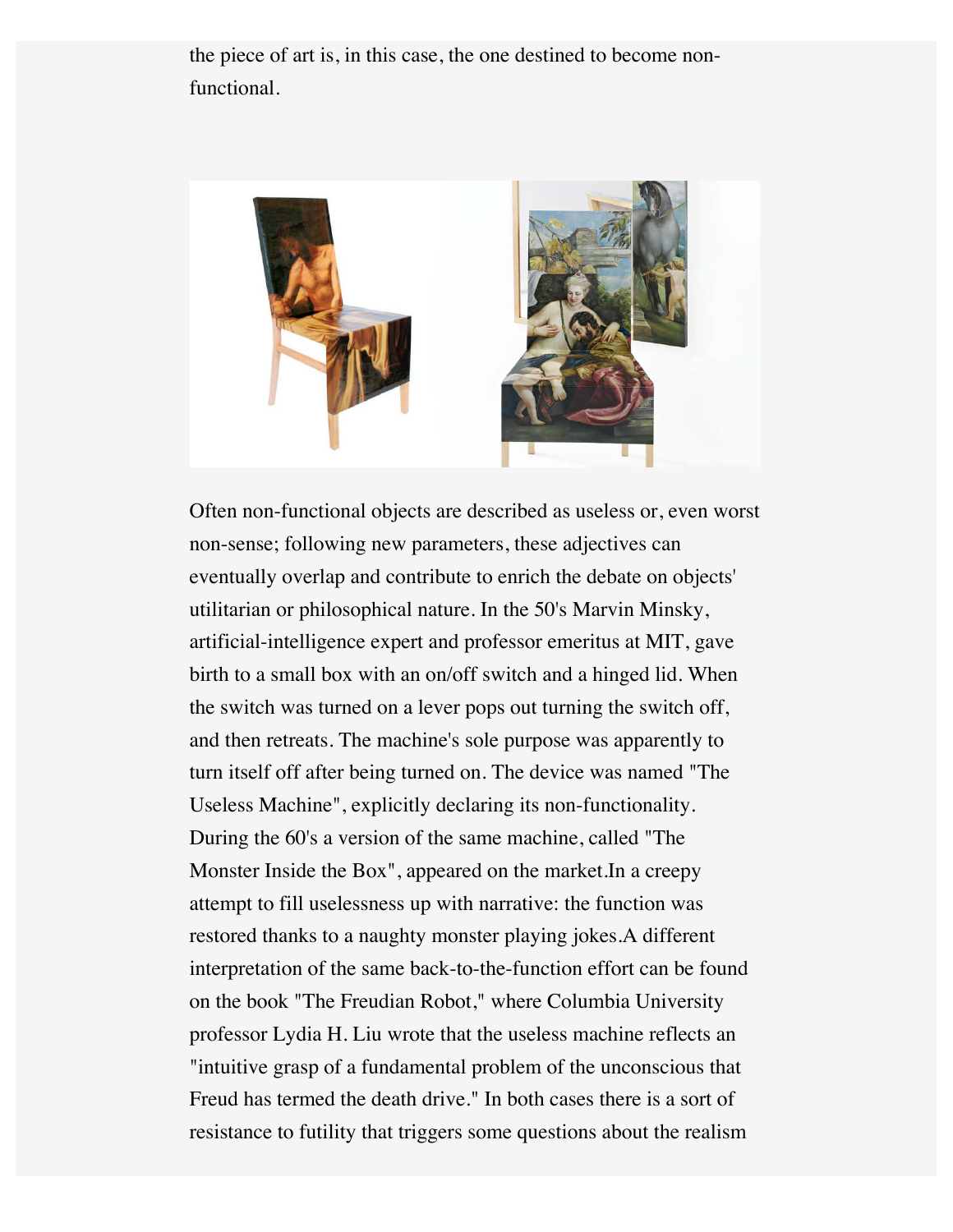of non-functionality. Both functions, added at a later stage, are symbolic and set the dialogue far from the physical world (the monster in the box clearly looks at fictional environments while the unconscious Freudian theories are referring to a mere psychological and existentialist context). Reality and Fiction become indeed part of the equation together with functionality and non-functionality.



Baudrillard classifies everyday objects as functional, nonfunctional and meta-functional. His treatment of non-functional or "marginal" objects focuses on antiques and the psychology of collecting, while the meta-functional category extends to the useless, the aberrant and even the "schizofunctional" (Baudrilliard, The System of Objects, 1968). The meta-functional sphere, describes objects completely taken over by the imaginary suggesting a strong relation between reality and fiction and how in "hyperrealistic" situations "the signs of the real" are substituted for the real.

Baudrillard's work is frequently associated with postmodernism and is significant that Heinrich Klotz asserted that the matter of post-modernism is "not just function but fiction" marking the predominant role of imaginary and speculations for the years to come. Upgrading the initial given definition of non-functional objects and embracing then the more complex and articulated description of meta-functional objects, a new typology of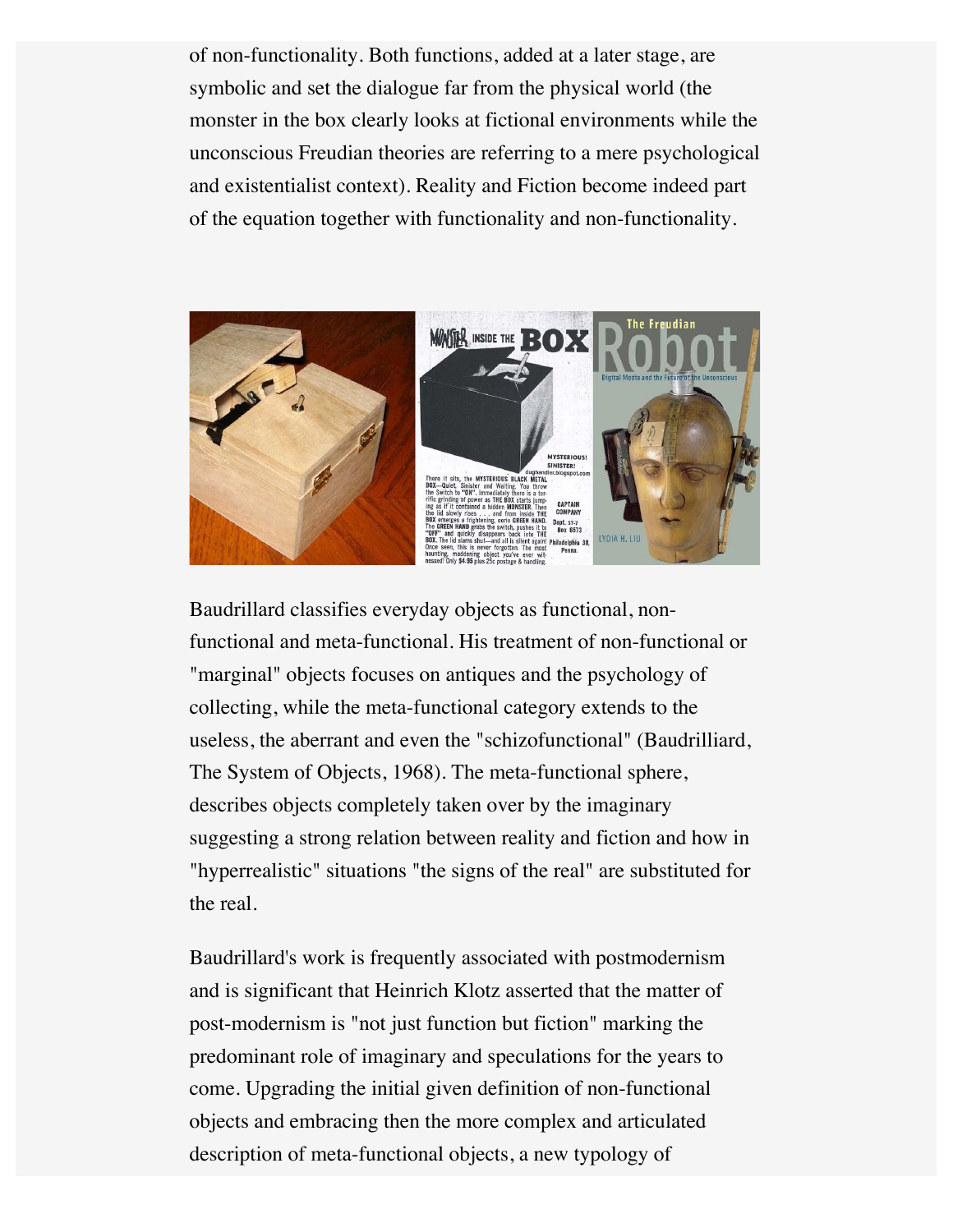functionalism can be recognized in fictional context. *The MacGaffin Library* (Noam Toran 2008) is a design fiction project based on the production of objects without a clear and declared function but to be used as prompts for film synopses. Hitchcock coined the definition *MacGuffin* to describe cinematic plot devices, usually objects, able to set and keep the story in motion despite lacking intrinsic importance. One of the most interesting pieces of this collection is a 3d printed brit-style teapot with a Nazis' eagleplus-swastika decoration on top; the hidden scenario suggested by this particular MacGaffin was about a fictitious Adolf Hitler, after the conquest of the entire Europe, taking residency at Buckingham Palace, appointing Princess Margaret his bed warmer, Churchill his butler and starting a process to pacify the English population. Here the object is present but is non-functioning mechanically - you cannot make tea with it -, it is non-functioning as souvenir or memento – it talks about an event that never happened -, but is actually meta-functioning as real artifact - been produced and physically present -, and it is *meta-fictional* – not fully fictional neither fully real.



Looking at systems engineering something similar can be found.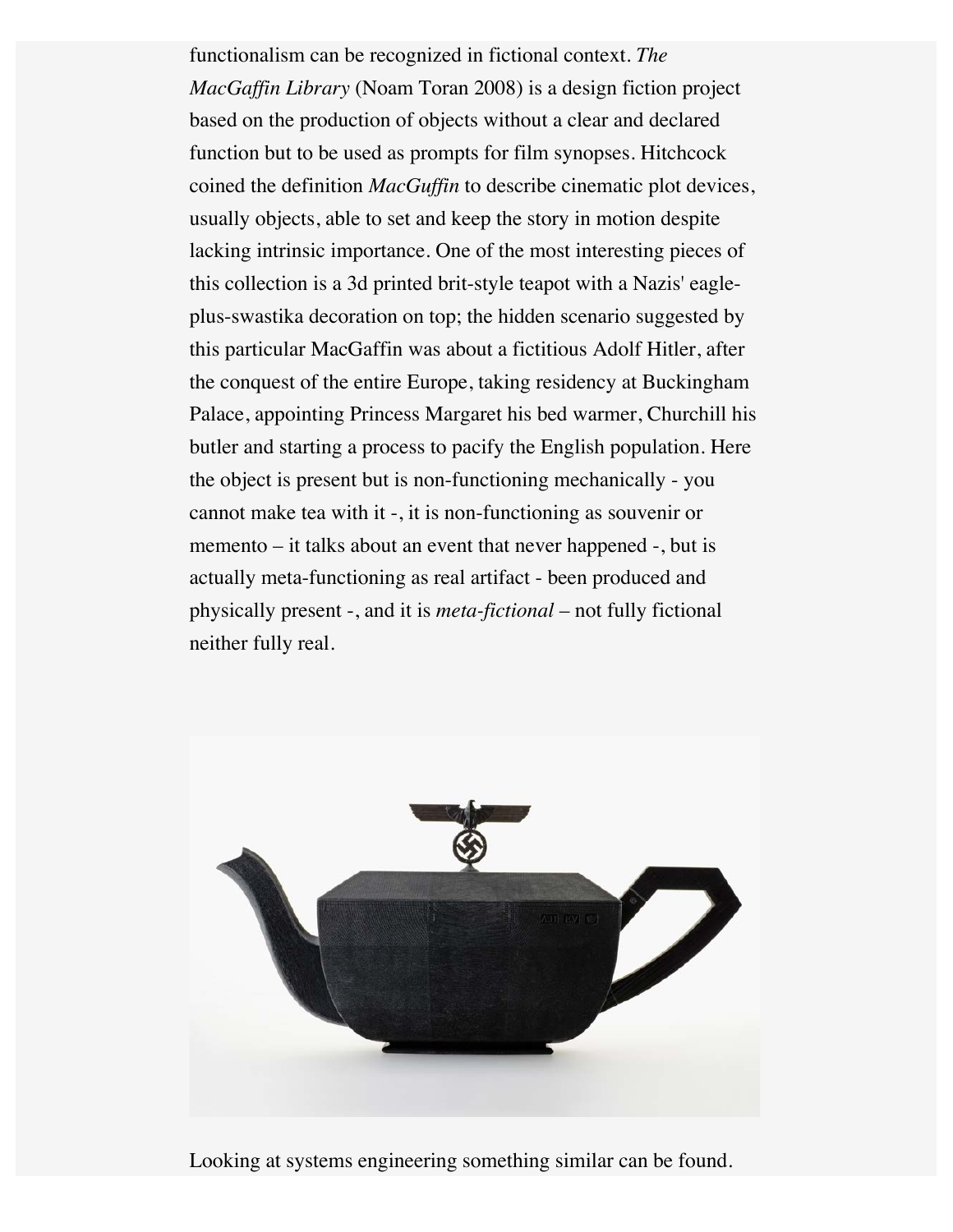[Functional requirements](http://en.wikipedia.org/wiki/Functional_requirement), in this specific context, define specific behavior or functions while a non-functional requirement is a [requirement](http://en.wikipedia.org/wiki/Requirement) that specifies criteria to judge the operation of a system. Functional requirements respond to what the system "shall do" and, on the other hand, non-functional requirements respond to what the system "shall be". Focusing on the "be" and using the "do" as a prompt to serve the "be" is what is partially happening in the fictional design world. In Design Fiction objects are often used as prompts or "diegetic prototypes" (Sterling 2011) and their speculative functions, or non-functions, are just mediums to understand and highlight deeper social implications.

Back to the relation between physical attributes and social constrains, the possibility to disconnect Functions from any preconceived socio-political-economical constrain enables the creation of brand new connection and a new meanings. The *Afterlife* device (Auger-Loizeau 2009) converts the chemical potential of dead bodies into usable electrical energy. The function, materialized into a power storage device, has been separated from the contextual limit of present religious and ethical perspectives. *Afterlife* used fiction to improve the level of acceptance of a functional idea covering it under a meta-functional veil and setting the scenario in a place suspended between impossible and real, the meta-fictional space.



The peculiar evolutionary process that sees objects passing from being functional, non-functional, meta-functional to finally